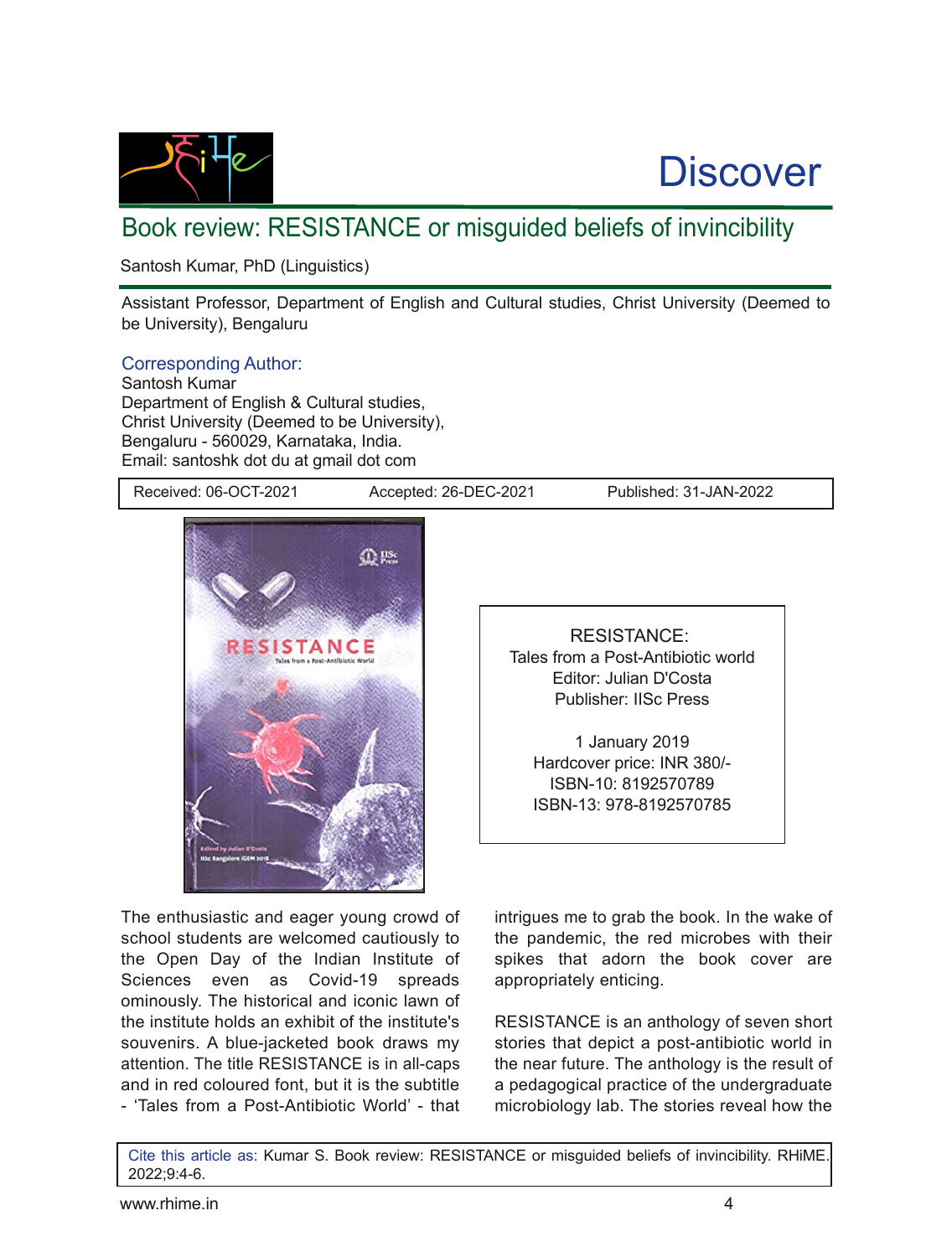IISc iGEM (International Genetically Engineered Machine) teams of 2018 are deeply engaged in the growing antibiotic resistance crisis not only in terms of science but also its implication on humanity. As observed by the editor, the worldwide problem of antibiotic resistance has so far not been dented by technical fixes. Rather, it requires a public understanding of why antibiotic resistance happens and what to do about preventing it. It was this realisation that prompted a pedagogical innovation of writing stories linked to antibiotic resistance that can be enjoyed and understood by all ages. This anthology is a fine example of how complex concepts of microbiology can be told as simple yet interesting tales to engage the community. The stories are in the genre of science-fiction and they anticipate the fall-out of antibiotic overuse through real data and imaginative diction.

The anthology contains a foreword by Prof. Dipshikha Chakravorty who stresses the need to understand our problems not merely as scientific, but also as cultural. It is a fact that in our country pharmacists readily dispense antibiotics without a doctor's prescription. Then, there is the widely prevalent belief among the general population that all infections respond to antibiotics. These beliefs and practices perpetuate inappropriate use.

The current pandemic makes this anthology even more relevant in that it mirrors the dystopian world of a novel. The stories in the anthology depict such a world and it is rightly dedicated "to the more than seven hundred thousand people who will lose their lives to drug resistant pathogens this year".

The first story is Aditi Pujar's 'Fleming Remembers' that takes a revisionist approach to Alexander Fleming's rumination on the eve of receiving the Nobel Prize for penicillin. Pujar beautifully visualises the thoughts that Fleming would have been preoccupied with in the current time over the commercialisation of penicillin and over the threat of antibiotic

resistance.

The next story is 'Tick Tock' by Preetham Venkatesh. It depicts the race against time in the wake of a pandemic akin to the quest for a vaccine that we witnessed with the Covid-19 pandemic. It meticulously sketches out the inner conflict of a young scientist who is on a quest for a new antibiotic while also wrestling with her conscience and scientific ethics. The story deftly depicts the ugly nexus of corporate investment and government policies in scientific research.

Gopika Ranjith's 'Dear Diary' depicts a dystopian world which is slowly dying at the hands of 'oh-so-common' bacterial infections which have become antibiotic-resistant. The diary belongs to a young scientist who pens down the reasons that antibiotics are failing to kill microbes. It simplifies for the reader advanced developments in the field of microbiology like phage therapy, quantum dots, and the use of cadmium, a semiconductor that produces reactive chemicals that affect only pathogens.

Vidhi Sinha's 'Wade's Law' is an interesting story set in a post-antibiotic world and is about the death of a football player during a match when tackled by an opposing player. What makes this story my favourite is how it rethinks the existing medico-legal laws in a post-antibiotic world in which these laws will not be able to serve justice unless they are reformulated.

Bhaskar Kumawat's 'Zero Point One' is the story of Hades, a newly developed phage therapy or a cocktail of multiple viruses in action that target bacteria and don't infect human cells. It captures the macabre tale of the global politics around this new therapy in which the distinction between public good and private gain is blurred.

Ashim Kumar Dubey's 'The Outsider' offers an alternative vision of a future where we fail to mitigate the slow crisis in time. The story highlights the tendency of humans to always